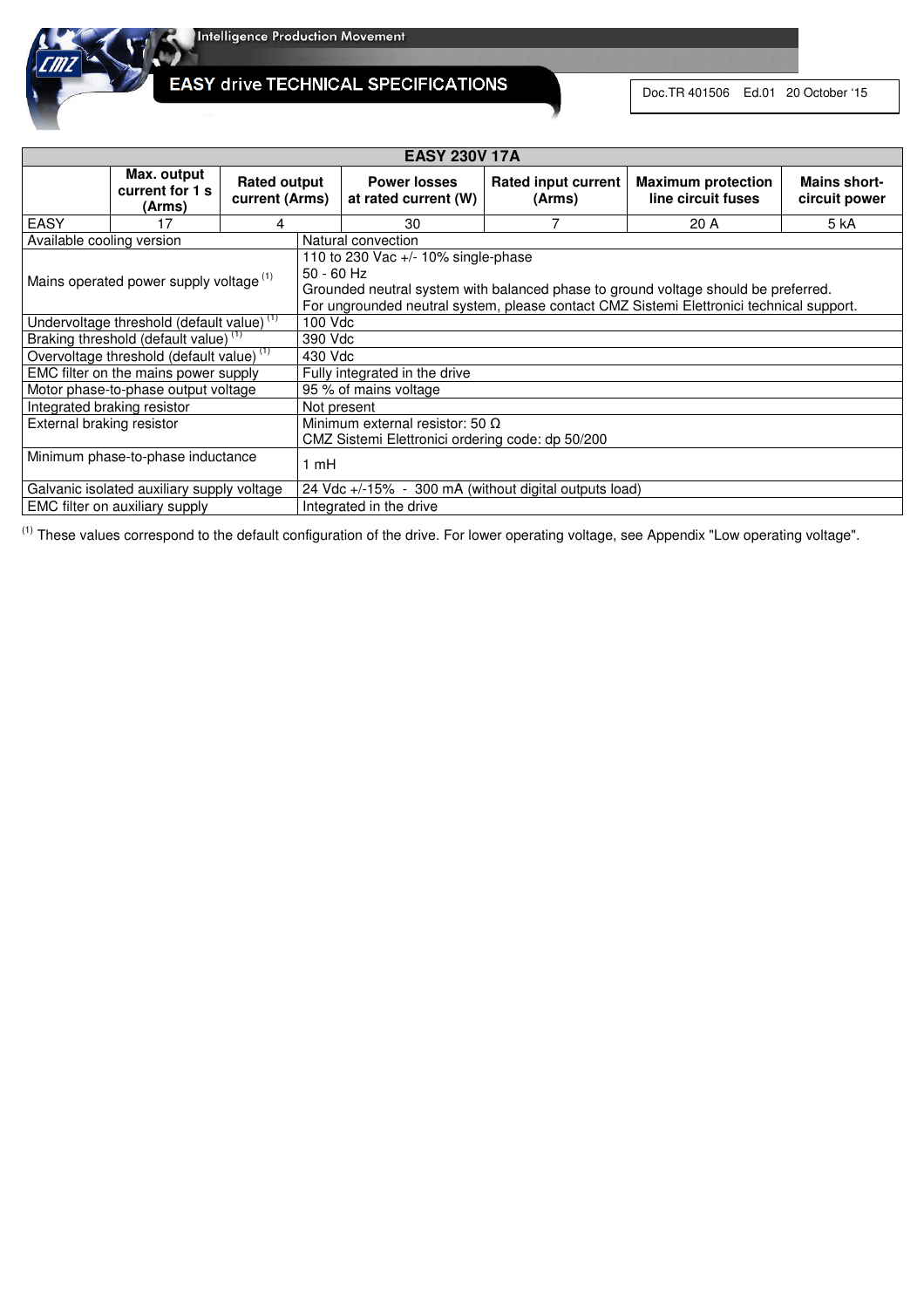|            |     |                                    |                           |                                       |                                 | ,,,,,,,,,          |
|------------|-----|------------------------------------|---------------------------|---------------------------------------|---------------------------------|--------------------|
|            |     | <b>SMB/MB series</b><br>connectors |                           | <b>MMB</b> series<br><b>Connector</b> | <b>MMTC</b><br><b>Connector</b> | Signal             |
| Signal     | Mil | Inter-<br>connectron               | <b>Clip</b><br><b>Box</b> | Inter-<br>connectron                  | Inter-<br>connectron            |                    |
| $SIN +$    | F   |                                    | 6                         |                                       | 6                               |                    |
| SIN-       | Е   |                                    | 5                         | 6                                     | 5                               |                    |
| $COS +$    | D   | 11                                 | 4                         | 2                                     | 12                              | w                  |
| COS-       | С   | 12                                 | 3                         | 3                                     |                                 | Brake+24           |
| $EXCT +$   | А   | 10                                 |                           |                                       | 8                               | Brake -            |
| EXCT-      | B   |                                    | 2                         | 11                                    |                                 | Ground             |
| <b>PTC</b> | κ   | 8                                  |                           | 9                                     | $(+)16$                         |                    |
| <b>PTC</b> | J.  | 9                                  | 8                         | 10                                    | 17-17                           |                    |
| Shield     | G/H |                                    | N.C.                      | 8                                     | 10                              | $^\star$<br>connec |

## MOTORS CONNECTOR: RESOLVER **MOTORS CONNECTOR: POWER SUPPLY**

|         |     | <b>SMB/MB series</b><br>connectors |                                                                                     | <b>MMB</b> series<br>Connector | <b>MMTC</b><br><b>Connector</b> |                      | <b>SMB/MB series</b><br><b>Connectors</b> |                      |                      | <b>MMB</b> series<br>connector | <b>MMTC</b><br><b>Connector</b> |
|---------|-----|------------------------------------|-------------------------------------------------------------------------------------|--------------------------------|---------------------------------|----------------------|-------------------------------------------|----------------------|----------------------|--------------------------------|---------------------------------|
| Signal  | Mil | Inter-<br>connectron               | Signal<br><b>Clip</b><br>Inter-<br>Inter-<br><b>Box</b><br>connectron<br>connectron |                                | Mil                             | Inter-<br>connectron | <b>Clip Box</b>                           | Inter-<br>connectron | Inter-<br>connectron |                                |                                 |
| $SIN +$ | ⊏   |                                    | 6                                                                                   |                                |                                 |                      | А                                         |                      |                      |                                |                                 |
| $SIN -$ | E   |                                    | 5                                                                                   |                                |                                 |                      | B                                         |                      | в                    |                                |                                 |
| COS +   | D   |                                    | 4                                                                                   |                                | 12                              | w                    | $\sim$                                    |                      |                      |                                |                                 |
| COS -   | C   | 12                                 | ◠<br>P                                                                              |                                |                                 | Brake+ 24V           | G                                         |                      | n*                   |                                |                                 |
| EXCT +  | A   | 10                                 |                                                                                     |                                |                                 | Brake -              |                                           |                      | $10*$                |                                |                                 |
| EXCT-   | B   |                                    | റ                                                                                   |                                |                                 | Ground               |                                           |                      |                      |                                |                                 |
| PTC.    |     |                                    |                                                                                     |                                | (+)16                           |                      | D/E                                       | c                    | D                    | ⊕                              |                                 |

 $*$  connected pin in the resolver clip box.

#### **X1 CONNECTOR: RESOLVER (Sub D 15 pins female)**

| For transmitter resolver input |                     |     |                                                                       |  |  |  |  |  |
|--------------------------------|---------------------|-----|-----------------------------------------------------------------------|--|--|--|--|--|
| <b>Pin</b>                     | Symbol              | I/O | <b>Description</b>                                                    |  |  |  |  |  |
| 12                             | TC (thermal sensor) |     | The valid measurement range is between 100 $\Omega$ and 44 k $\Omega$ |  |  |  |  |  |
| 13                             | TC (thermal sensor) |     |                                                                       |  |  |  |  |  |
| ◠                              | $COS +$             |     | Resolver signal                                                       |  |  |  |  |  |
| 10                             | COS-                |     | Resolver signal                                                       |  |  |  |  |  |
| 11                             | $SIN +$             |     | Resolver signal                                                       |  |  |  |  |  |
| 3                              | $SIN -$             |     | Resolver signal                                                       |  |  |  |  |  |
| 5                              | $EXTC +$            | റ   | Resolver signal                                                       |  |  |  |  |  |
|                                | EXTC -              |     | Resolver signal                                                       |  |  |  |  |  |
| <b>Others</b>                  | Reserved            |     |                                                                       |  |  |  |  |  |

### **For incremental TTL & HES encoder input**

| Pin               | Symbol           | I/O | <b>Description</b>                                                                                  |  |  |  |  |
|-------------------|------------------|-----|-----------------------------------------------------------------------------------------------------|--|--|--|--|
| 9                 | Z/ marker pulse  |     | Differential input of the encoder marker pulse Z/                                                   |  |  |  |  |
|                   | Z marker pulse   |     | Differential input of the encoder marker pulse Z                                                    |  |  |  |  |
| $\overline{2}$    | $A$ channel      |     | Differential input of the encoder channel A/                                                        |  |  |  |  |
| 10                | A channel        |     | Differential input of the encoder channel A                                                         |  |  |  |  |
| 11                | B/ channel       |     | Differential input of the encoder channel B/                                                        |  |  |  |  |
| 3                 | <b>B</b> channel |     | Differential input of the encoder channel B                                                         |  |  |  |  |
|                   | $+5V$            | O   | Encoder supply voltage (max. current = $300 \text{ mA}$ )                                           |  |  |  |  |
| 8                 | <b>GND</b>       | O   | Encoder supply GND                                                                                  |  |  |  |  |
| 6                 | <b>HALL U</b>    |     | Hall sensor input signal phase U                                                                    |  |  |  |  |
| 14                | <b>HALL V</b>    |     | Hall sensor input signal phase V                                                                    |  |  |  |  |
| 15                | <b>HALL W</b>    |     | Hall sensor input signal phase W                                                                    |  |  |  |  |
| $12 \overline{ }$ | TC-              |     | Motor thermal sensor input. The valid measurement range is between 100 $\Omega$ and 44 k $\Omega$ . |  |  |  |  |
| 13                | $TC+$            |     |                                                                                                     |  |  |  |  |
| <b>Others</b>     | Reserved         |     |                                                                                                     |  |  |  |  |

# **X2 CONNECTOR: INPUTS-OUTPUTS (Sub D 15 pins male)**

| Pin            | Symbol                                        | $\mathsf{I}/\mathsf{O}$ | <b>Description</b>                                                    |
|----------------|-----------------------------------------------|-------------------------|-----------------------------------------------------------------------|
|                | IN <sub>1</sub>                               |                         |                                                                       |
| $\overline{2}$ | IN <sub>2</sub>                               |                         | All input are referred to the GND<br>Vin voltage = $18V <$ Vin < 27 V |
| 3              | IN <sub>3</sub>                               |                         | Input impedance Zin: 10 kOhms                                         |
| 4              | IN4 (STO – Enable) <sup>(2)</sup>             |                         |                                                                       |
| 15             | (Differential encoder output Marker) OUT TA+  | O                       |                                                                       |
| 8              | (Differential encoder output Marker) OUT TA-  | O                       |                                                                       |
| 14             | (Differential encoder output channel) OUT TB+ | $\Omega$                | Differential encoder outputs                                          |
|                | (Differential encoder output channel) OUT TB- | $\Omega$                | Signals directly provided by the TTL encoder.                         |
| 13             | (Differential encoder output channel) OUT TZ+ | O                       |                                                                       |
| 6              | (Differential encoder output channel) OUT TZ- | O                       |                                                                       |
| 9              | OUT <sub>1</sub>                              | O                       | "high side" logic outputs 24 V / 500 mA                               |
| 10             | OUT <sub>2</sub>                              | $\Omega$                |                                                                       |
| 11             | <b>GND</b>                                    | O                       |                                                                       |
| 12             | +VIN AN1                                      |                         | Analog input nr. 1                                                    |
| 5              | -VIN AN1                                      |                         | Differential input +/-10 $V^{(3)}$                                    |

(2) This input must be connected

<sup>(3)</sup> For a non-differential input signal, ANA1- must be connected to GND on the drive side.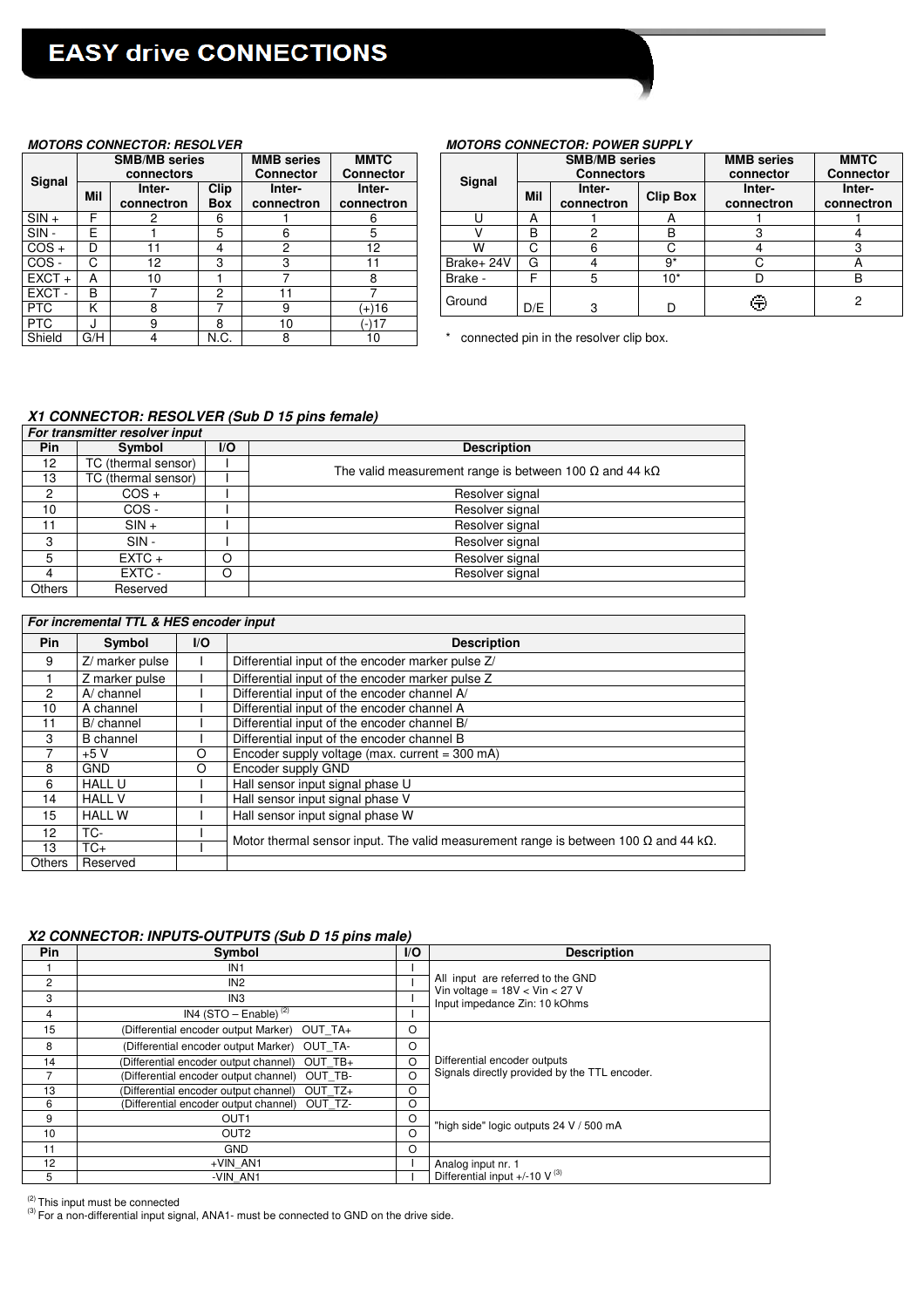#### **X3 CONNECTOR: 24Vdc AUXILIARY POWER SUPPLY**

| Pin | Symbol          | $\mathsf{I}/\mathsf{C}$ | Function                                                       | <b>Description</b>                               |  |  |  |  |  |  |
|-----|-----------------|-------------------------|----------------------------------------------------------------|--------------------------------------------------|--|--|--|--|--|--|
|     | 24 <sub>V</sub> |                         | Mains isolated 24 $V_{DC}$ auxiliary power supply              | 24 $V_{DC}$ supply: $+/- 15\%$                   |  |  |  |  |  |  |
|     | $0V = GND$      |                         | 0 V input referenced to the GND potential on the drive housing | Consumption: 300 mA without digital output loads |  |  |  |  |  |  |

#### **X4 CONNECTOR: POWER CONNECTORS**

|            | MAINS, MOTOR, BRAKING RESISTOR (10 pin male) |                         |                                         |                                                                                                   |  |  |  |  |  |  |
|------------|----------------------------------------------|-------------------------|-----------------------------------------|---------------------------------------------------------------------------------------------------|--|--|--|--|--|--|
| <b>Pin</b> | Symbol                                       | $\mathsf{I}/\mathsf{O}$ | <b>Function</b>                         | <b>Description</b>                                                                                |  |  |  |  |  |  |
|            |                                              |                         | Motor phase U                           | Shielded motor cable:                                                                             |  |  |  |  |  |  |
|            |                                              | $\circ$                 | Motor phase V                           | PE connection on the bottom plate,                                                                |  |  |  |  |  |  |
|            | w                                            | O                       | Motor phase W                           | 360° shield connection.                                                                           |  |  |  |  |  |  |
|            | DC-                                          | 1/O                     | DC bus negative voltage output          | For the DC bus paralleling in multi-axis applications                                             |  |  |  |  |  |  |
|            | $DC+$                                        | 1/O                     | DC bus positive voltage output          |                                                                                                   |  |  |  |  |  |  |
|            | DR                                           | $\circ$                 | Braking transistor output               | Minimum braking resistor value = 50 $\Omega$<br>Connect the braking resistor between pins 5 and 6 |  |  |  |  |  |  |
|            | L1                                           |                         | 230 Vac single-phase mains input supply | 230 Vac single-phase +10% -15%                                                                    |  |  |  |  |  |  |
| 8          | L2                                           |                         |                                         | Fully integrated EMC mains filter.                                                                |  |  |  |  |  |  |

#### **IMPORTANT**

Motor and brake cables must be shielded.

The 360° shield connection must be ensured by metallic collars and connected to the ground reference potential. The GND wire of the motor cable MUST be connected to the housing of the drive by mean of a Faston terminal. See section 4.5 of the Installation manual for grounding and shielding precautions.

#### **For the other specifications, see EASY Installation Guide and EASY User Guide**.

#### **X5 CONNECTOR: SERIAL LINK RS-232 port (Sub D 9 pins male connector)**

| <b>Pin</b> | Symbol               | <b>Description</b>                                                       |
|------------|----------------------|--------------------------------------------------------------------------|
|            | Termination resistor | Connect X5.1 to X5.7 to enable the termination resistor                  |
| ◠          | CAN-L                | Line CAN-L (dominant low)                                                |
| з          | GND                  | GND signal for CAN communication                                         |
|            | TXD                  | Transmit data RS-232                                                     |
| 5          | RS232 GND            | Ground signal for RS-232<br>360° shield connection is highly recommended |
| 6          |                      | Reserved                                                                 |
|            | CAN-H                | Line CAN-H (dominant high)                                               |
| 8          | <b>RXD</b>           | Receive data RS-232                                                      |
| 9          |                      | Reserved                                                                 |

 Default parameters for the CANopen bus are: - Transmission speed of 1Mb/s - Address set at 1

(Please see

Gem Drive Studio → Tools → Node-ID Setting and Gem Drive Studio → Tools → CAN speed setting)